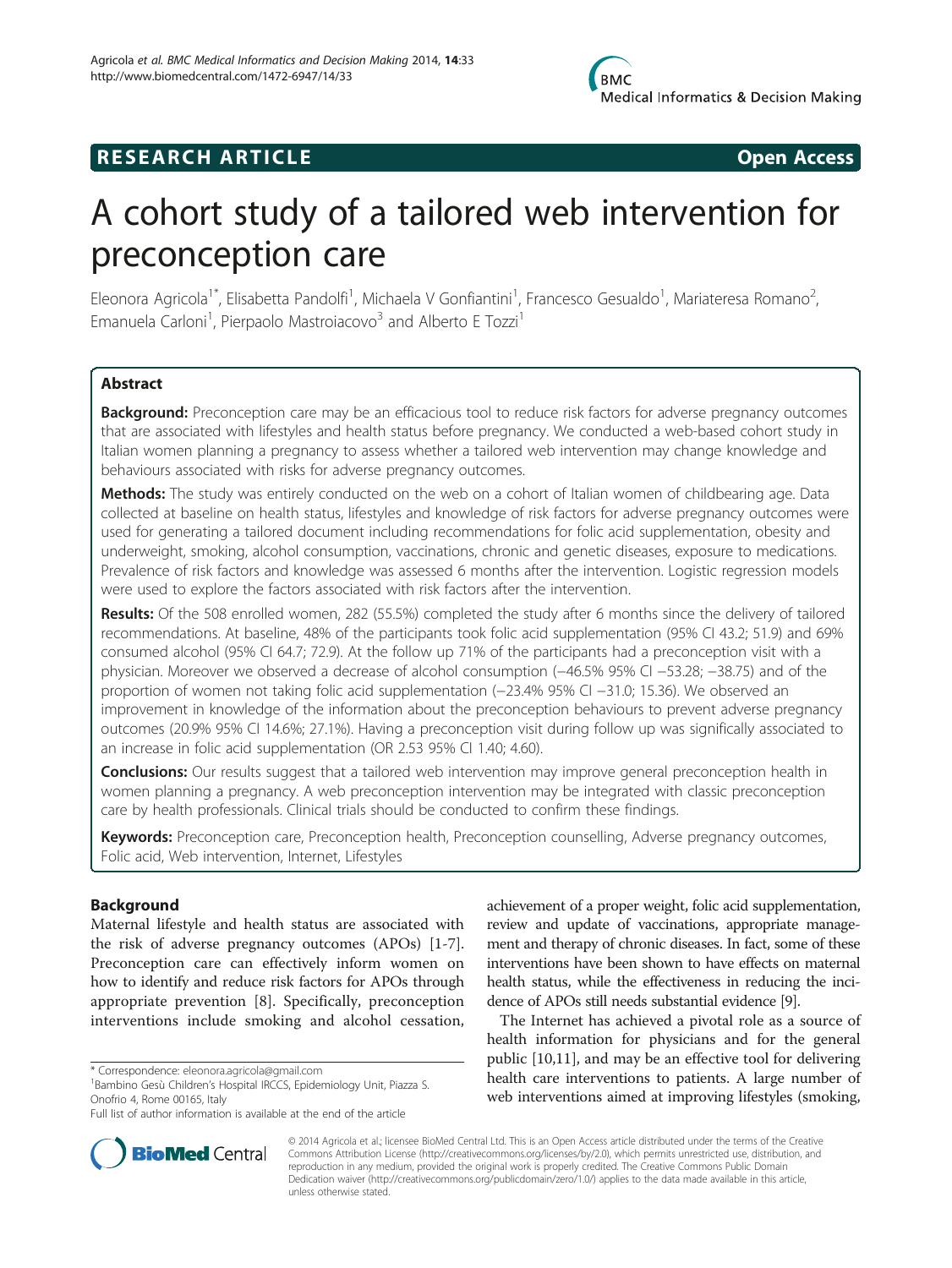alcohol consumption, diet, physical exercise) have been conducted, showing various levels of efficacy [[12](#page-9-0)].

Web interventions offer several advantages as compared to traditional interventions because of high penetration of the Internet in the general population, wide enrolment potential through social media, interaction and personalization, time and costs savings, anonymity and privacy maintenance [\[13](#page-9-0)]. Although women widely use the Internet to get information on fertility and pregnancy [[14](#page-9-0)], preconception counselling or interventions to reduce risk factors for APOs have rarely been delivered through the web [[15,16](#page-9-0)].

We conducted a cohort study to explore the efficacy of an informative and tailored intervention in a population of Italian women of childbearing age planning a pregnancy. To this aim, we assessed their knowledge and prevalence of risk factors for APOs at baseline, and six months after delivering a set of tailored recommendations through the web.

## Methods

#### Study design

We conducted a cohort study in Italian women of childbearing age who were planning a pregnancy within a year. Women were recruited on a web platform where they were profiled through a questionnaire on knowledge and behaviours. A summary of the study is provided (Additional file [1](#page-8-0)). Participants were then provided a downloadable document including recommendations for preventing risk factors for APOs based on their profile. A fictitious example of a tailored document is provided (Additional file [2\)](#page-8-0). Details of the questionnaires and of the recommendations included in the tailored document are discussed in the following sections.

Prevalence of risk factors and knowledge was assessed again 6 months after the intervention. The study was approved by the Bambino Gesù Children's Hospital ethical committee.

#### Population, promotion of the study and enrolment

The study was conducted from September 2011 to May 2013. A convenience sample was included in the study through inclusion of women consecutively visiting the platform and requesting to be enrolled. Eligibility and exclusion criteria were reviewed through a questionnaire on the study web platform. Eligibility criteria included: 1) female gender; 2) age 18–45 years; 3) residence in Italy; 4) Italian language spoken; 5) plan of getting pregnant within the following year; 6) active email address and internet access; 7) online informed consent. Women with an ongoing pregnancy were excluded from the study. Women not satisfying eligibility criteria were recommended to visit a web site on risk factors prevention during preconception period and pregnancy. The study was entirely conducted

on the web and participants were never interviewed in person.

The study was promoted through Facebook and through articles explaining the project. The articles were freely published on 10 web sites dedicated to women's health and family care. Facebook posts promoting the study were published twice a week for 2 months. Enrolment continued from September 2011 to November 2012, while the remaining six months, until May 2013, were dedicated to follow-up only. No paid advertisement was ever used and no incentives were offered for participation in the study.

#### Web platform and intervention

Women meeting inclusion criteria were provided unique credentials (unique identifier, user name, and password) to access their personal account. Multiple enrolments by the same participant were prevented through manual review of multiple records with identical email address, IP address and responses to questionnaires.

Upon enrolment, women were asked to fill in a questionnaire on social and demographic data, personal and family medical history, lifestyles and knowledge of risk factors for APOs. The investigated risk factors included: obesity and underweight, smoking, alcohol consumption, genetic diseases and malformation, underlying diseases, exposure to medications, need for vaccination against rubella, varicella and hepatitis B. Folic acid supplementation was also investigated. Based on the information on the participant's risk factors, a tailored set of recommendations was provided through a downloadable document created through an algorithm embedded in the website. The recommendation set was prepared following the guidelines provided by the American College of Obstetricians and Gynecologists (ACOG) [[17](#page-9-0)]. The tailored document included a summary of personal information and a number of recommendations profiled on the participant's risk factors. Each recommendation included no more than 2 text pages and included: a) general information on condition or exposure; b) type and frequency of associated adverse events concerning pregnancy; c) recommendations either on strategies to change behaviour or on medical interventions. Finally, the participants were invited to have a preconception visit with a health professional (her general practitioner, her obstetrician/gynaecologist) in order to have a complete assessment and counselling before getting pregnant. Participants were also invited to show the tailored document to the physician during the preconception visit (Additional file [2](#page-8-0)).

#### Follow-up

Participants were reminded of the recommendation document through a monthly email. Six months after the enrolment, participants were invited by email to fill in a questionnaire including the same information on know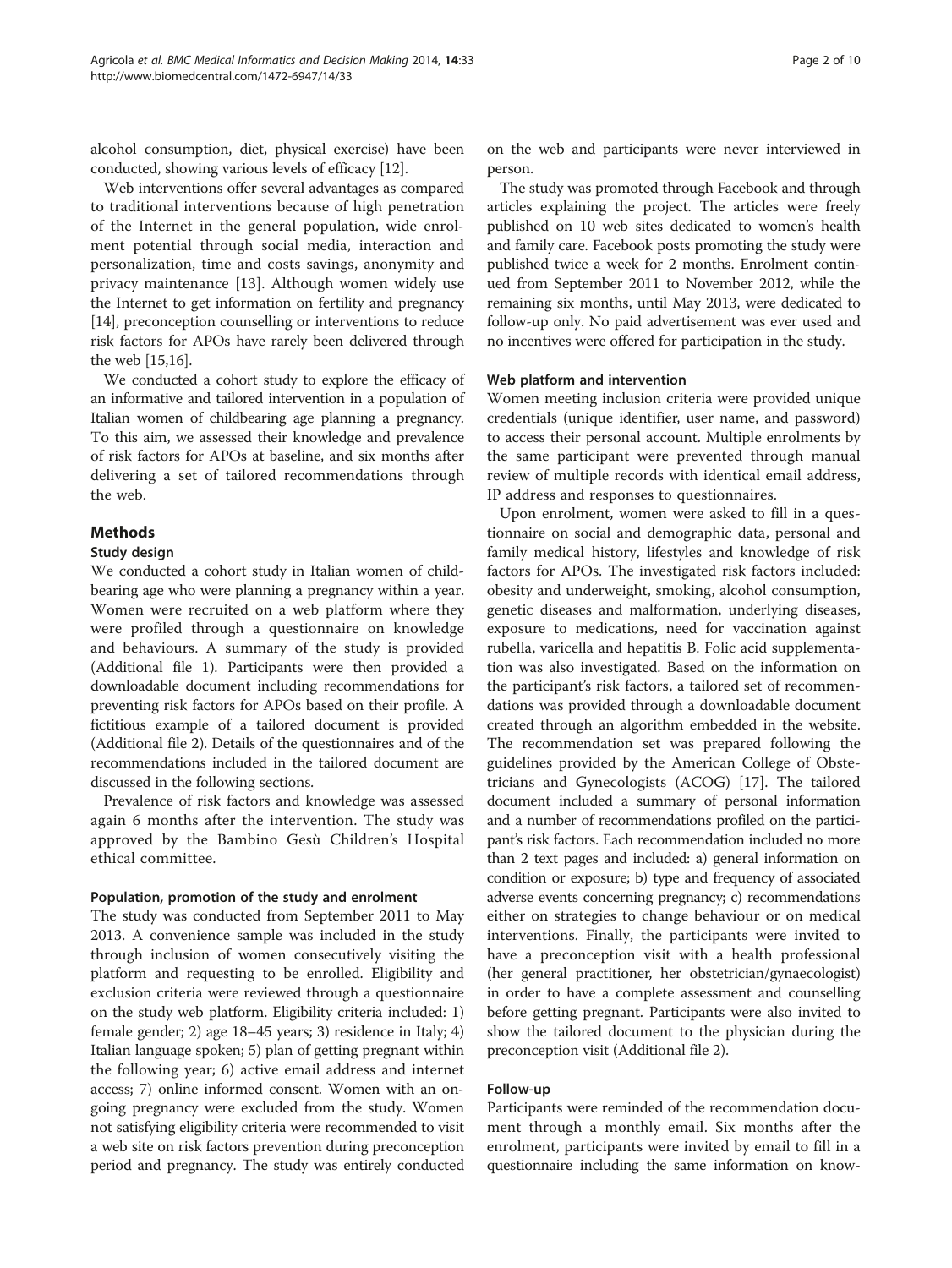ledge and behaviours recorded at enrolment. The questionnaire also investigated if the participant had a preconception visit after enrolment before getting pregnant. Enrolled women could withdraw from the study at any moment.

#### Definitions and statistical analysis

Incomplete and inconsistent questionnaires were excluded from the analysis.

We described the population of participants through their socio-demographic, clinical, and behavioural characteristics. Consanguinity was defined as union between people that are related as first cousin or closer. Family history included genetic diseases, birth defects and malformations up to the first cousin relationship. Underlying diseases included type 1 diabetes, hypertensions, epilepsy, hypo- and hyperthyroidisms, hyperphenylalaninemia and asthma. Regarding drugs consumption, we asked for any current therapy, including over-the-counter medications. Drinking alcohol and smoking were defined as drinking any quantity of alcohol and smoking any quantity of cigarettes. An obstetrician/gynaecologist visit was defined as a routine check-up visit with an obstetrician or a gynaecologist, not necessarily including preconception counselling. We defined a woman as needing a rubella or hepatitis B vaccination if she had a) a negative serological test or no test ever performed and b) no specific immunization received. Need of varicella vaccination was defined as a) a negative serological test or no test ever performed and b) no specific immunization received and c) no recall of clinical disease. At follow up, preconception visit was defined as a visit with a health professional (her general practitioner, her obstetrician/gynaecologist) in order to have a complete assessment and counselling before getting pregnant.

We calculated the difference (percentage and 95% CI) between the prevalence of risk factors, and the level of knowledge of risk factors for APOs, before and six months after the delivery of tailored recommendations.

We studied the proportion of participant not taking folic acid supplementation and the prevalence of the following risk factors at enrolment: no visit with an obstetrician/ gynaecologist in the last year, alcohol consumption, smoking, being underweight (BMI <18.5) or overweight (BMI  $\geq$ 25), the need for vaccination against varicella, rubella, and hepatitis B.

We also studied the knowledge of the following items: folic acid supplementation, timing of preconception counselling, inheritability of malformations and genetic diseases, age at risk for Down syndrome, importance of maintaining a normal weight to prevent adverse pregnancy outcomes, need of testing susceptibility to infectious diseases before pregnancy, risk of vaccine preventable diseases which are harmful during pregnancy, underlying maternal diseases, smoking, medications and drinking alcohol on pregnancy outcomes.

Differences in proportions were assessed through the Chi square or Fisher exact test as appropriate. Differences in continuous variables were assessed through the Student t test.

Moreover, through logistic regression, we explored the effect of the following variables on risk factor prevalence after the intervention: parity, obstetrician or gynaecologist visit in the past 12 months, Pap smear test performed in the last 5 years; having initiated a pregnancy before the end of follow up; having had a preconception visit before the follow up questionnaire. We performed multiple logistic regression models in which current pregnancy was included as a single independent variable or as an interaction term with the other variables. We also adjusted the analysis for the following variables: age, geographical area of residence, education, employment, obstetrician or gynaecologist visit before enrolment, any previous miscarriage, family history of malformations, chronic or genetic diseases, underlying disease, current continuous use of any medication.

We used the STATA statistical package to perform the statistical analysis; 95% confidence intervals have been calculated according to Newcombe [[18](#page-9-0)].

#### Results

From September 2011 to November 2012, 896 women applied to participate in the study. 508 (56.7%) of them satisfied eligibility criteria and provided complete information at enrolment; 282 (55.5%) of them completed the follow-up (Figure 1).

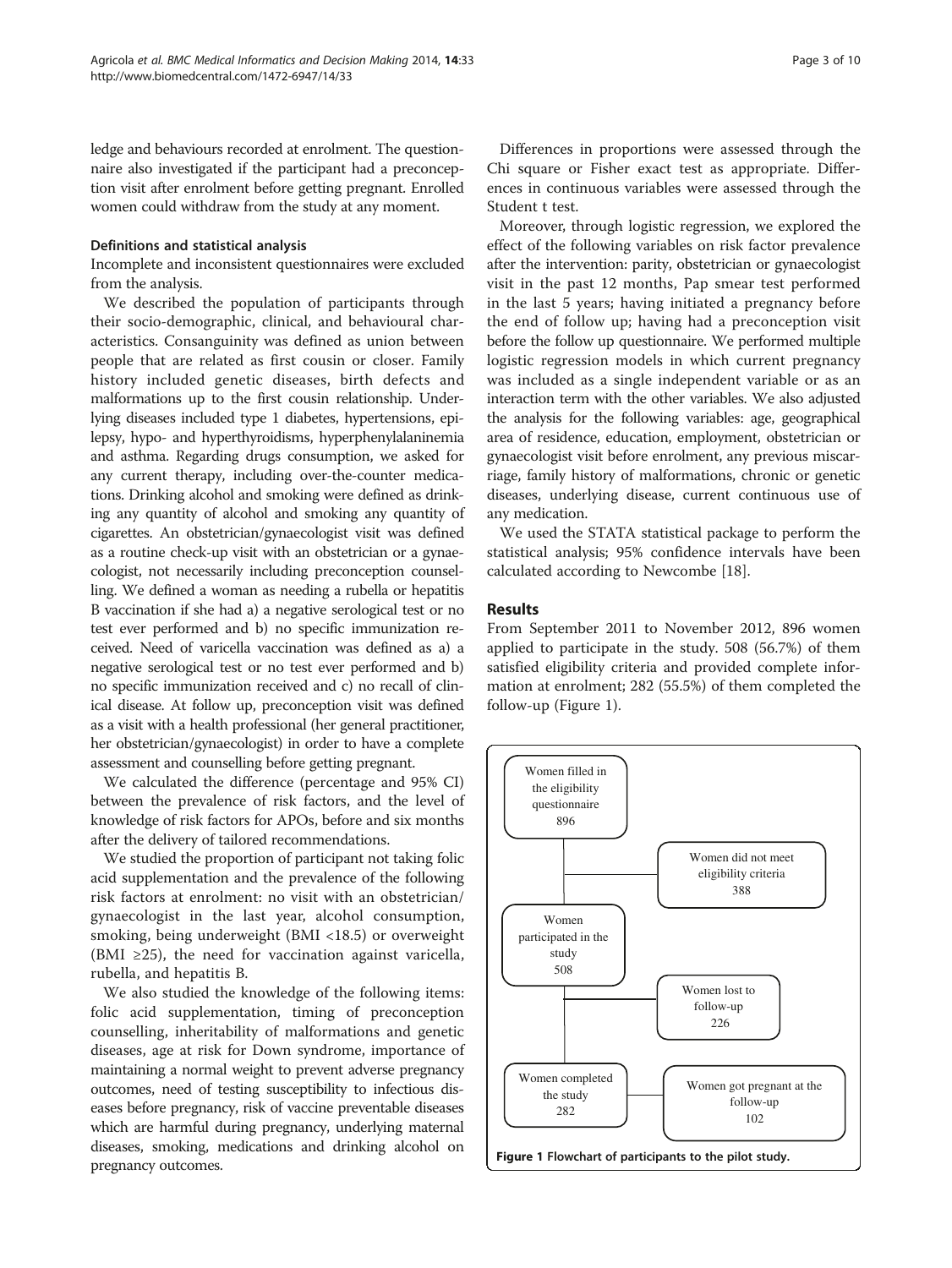Table 1 describes sociodemographic data, clinical data and prevalence of baseline risk factors among participants who completed the follow up and in those who did not. The majority of participants reported to be graduated, employed and planning their first pregnancy. Most participants had been visited by an obstetrician/gynaecologist in the past year and had undergone a Pap smear test in the past 5 years. Nearly 10% reported previous miscarriages and 12.5% had a family history of malformations, disabilities, genetic diseases or chronic diseases.

More than a half of participants were not taking folic acid supplementation; nearly 70% reported to drink alcohol, while smoking was less prevalent (16.9%); one fifth was overweight; nearly 15% reported to have an underlying disease. One fifth reported to take medicines. Regarding immunization against preventable infectious diseases, 21.2%, 13.3%, and 43.7% needed a vaccination against rubella, varicella and hepatitis B respectively.

Women who did not complete the follow-up were less frequently graduated and employed, were more frequently overweight and more frequently reported previous miscarriages and smoking. Moreover, they had performed a Pap

test less frequently compared to those who completed the follow-up.

Table [2](#page-4-0) shows risk factors prevalence after the intervention and reports the differences between prevalence figures at the beginning and at the end of the study. The highest variation was observed for alcohol consumption (−46.45%; 95% CI −53.28; −38.75), followed by folic acid supplementation (-23.4%; 95% CI -31.0; 15.36). Susceptibility to hepatitis B (−22.34%; 95% CI −29.5; −14.84) and rubella (−13.83%; 95% CI −19.29; 8.46) also decreased significantly. Moreover, at follow up, 200/282 (70.9%) reported to have had a preconception visit before getting pregnant and 102/282 (36.2%) reported to have got pregnant.

Regarding participants' knowledge of risk factors for APOs, the overall level of knowledge was high at baseline, with the exception of knowledge on adverse effects of overweight and obesity, teratogenicity of some drugs, alcohol consumption, maternal underlying diseases and infectious diseases (Table [3](#page-4-0)). In comparison with women who did not complete the follow up, the participant who ended the study had a higher knowledge of APOs

|  |  |  |  |  |  |  | Table 1 Characteristics of participants and prevalence of risk factors for adverse pregnancy outcomes at baseline |
|--|--|--|--|--|--|--|-------------------------------------------------------------------------------------------------------------------|
|--|--|--|--|--|--|--|-------------------------------------------------------------------------------------------------------------------|

|                                                          | Participants who completed<br>the survey $(n = 282)$ | Participants who did not<br>complete the survey ( $n = 226$ ) | <b>Total</b><br>$(n = 508)$ | P       |
|----------------------------------------------------------|------------------------------------------------------|---------------------------------------------------------------|-----------------------------|---------|
| Age, yrs (SD)                                            | 32.4 (4.6)                                           | 32.5(5.1)                                                     | 32.4(4.8)                   | 0.832   |
| University degree, N (%)                                 | 184 (65.2)                                           | 122 (54.0)                                                    | 306 (60.2)                  | 0.012   |
| Employed, N (%)                                          | 251 (89.0)                                           | 175 (77.4)                                                    | 426 (83.9)                  | < 0.001 |
| Residence                                                |                                                      |                                                               |                             |         |
| North, N (%)                                             | 125(44.3)                                            | 88 (38.9)                                                     | 213 (41.9)                  | 0.061   |
| Center, N (%)                                            | 114(40.4)                                            | 85 (37.6)                                                     | 199 (39.2)                  |         |
| South, N (%)                                             | 43 (15.2)                                            | 53 (23.5)                                                     | 96 (18.9)                   |         |
| Planning first pregnancy, N (%)                          | 213 (75.5)                                           | 164 (74.2)                                                    | 377 (75.0)                  | 0.734   |
| Previous miscarriage, N (%)                              | 16(5.7)                                              | 33 (14.9)                                                     | 49 (9.7)                    | 0.001   |
| Obstetrician/Gynaecologist visit in the last year, N (%) | 243 (86.2)                                           | 183 (82.8)                                                    | 426 (84.7)                  | 0.298   |
| Pap-test in the last 5 years N (%)                       | 265 (94.0)                                           | 191 (86.4)                                                    | 456 (90.7)                  | 0.004   |
| Family history of malformation, N (%)                    | 31 (11.0)                                            | 32 (14.16)                                                    | 63 (12.5)                   | 0.257   |
| Consanguinity, N (%)                                     | 5(1.8)                                               | 9(4.1)                                                        | 14(2.8)                     | 0.12    |
| Underlying diseases, N (%)                               | 45 (16.0)                                            | 28 (12.8)                                                     | 73 (14.6)                   | 0.32    |
| Current medicine consumption, N (%)                      | 51(18.1)                                             | 51 (22.9)                                                     | 102(20.2)                   | 0.184   |
| No Folic acid supplementation N (%)                      | 148 (52.5)                                           | 118 (53.4)                                                    | 266 (52.9)                  | 0.839   |
| BMI <18.5 N (%)                                          | 23 (8.2)                                             | 11(4.9)                                                       | 34(6.7)                     | 0.151   |
| $BMI \geq 25 N$ (%)                                      | 52 (18.5)                                            | 55 (24.9)                                                     | 107(21.3)                   | 0.083   |
| Need of vaccination against rubella N (%)                | 55 (19.5)                                            | 52 (23.4)                                                     | 107(21.2)                   | 0.285   |
| Need of vaccination against varicella N (%)              | 37(13.1)                                             | 30(13.5)                                                      | 67(13.3)                    | 0.913   |
| Need of vaccination against hepatitis b N (%)            | 117(41.5)                                            | 103 (46.6)                                                    | 220 (43.7)                  | 0.251   |
| Smoking (any quantity) N (%)                             | 37(13.1)                                             | 48 (21.7)                                                     | 85 (16.9)                   | 0.011   |
| Drinking alcohol (any quantity) N (%)                    | 202 (71.6)                                           | 148 (67.0)                                                    | 350 (69.6)                  | 0.259   |

Missing values may affect denominators of different items.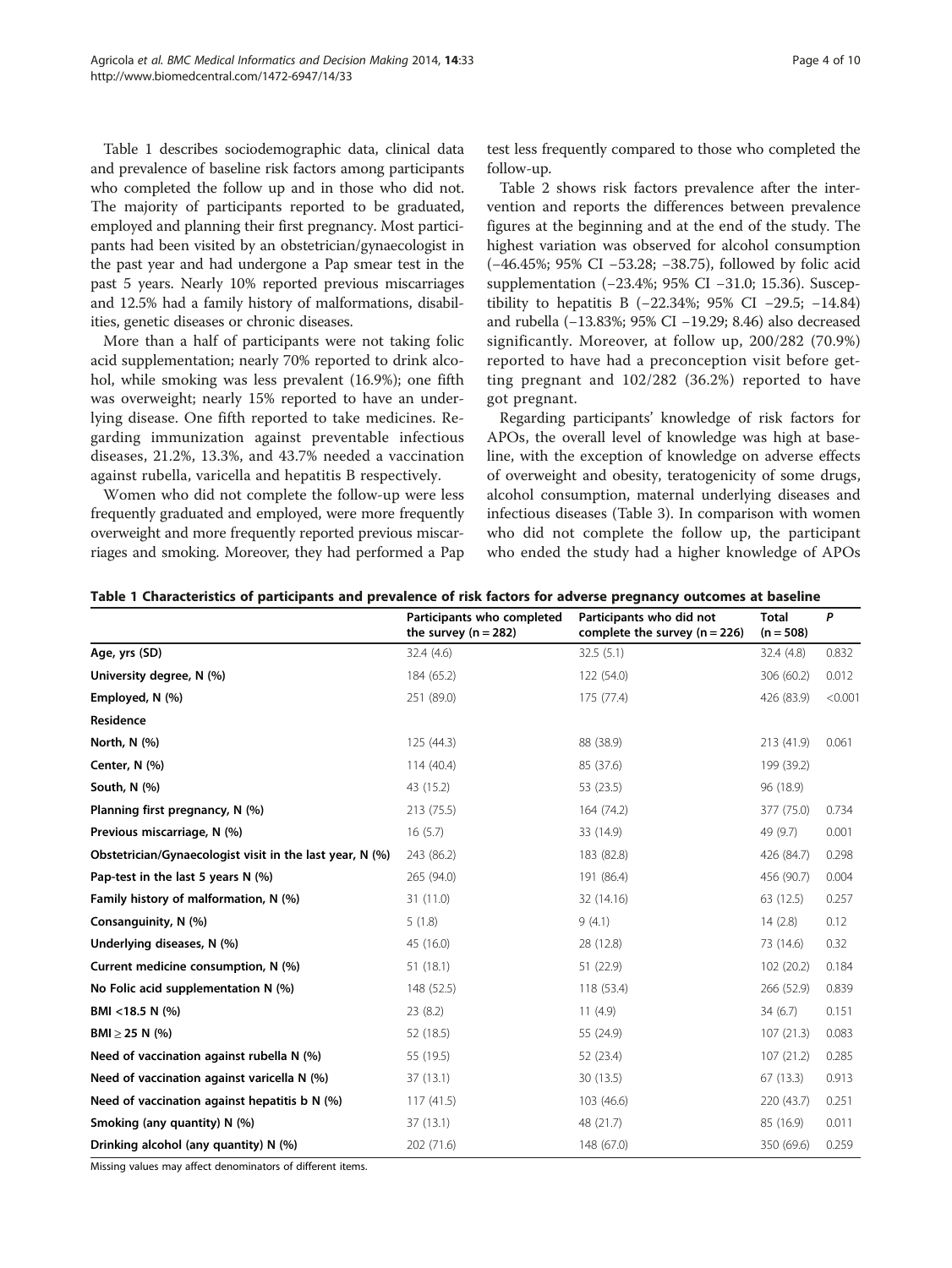|                                         | Prevalence of risk factors for<br>APOs after intervention $n = 282$ (%) | Difference, % (95% CI)           | Ρ       |
|-----------------------------------------|-------------------------------------------------------------------------|----------------------------------|---------|
| No folic acid supplementation           | 82 (29.1)                                                               | $-23.4$ ( $-31.0$ ; 15.36)       | < 0.001 |
| BMI < 18.5                              | 16(5.7)                                                                 | $-2.48$ ( $-6.84$ ; $-1.79$ )    | 0.25    |
| BM > 25                                 | 61(21.6)                                                                | $3.19 (-3.43; 9.78)$             | 0.34    |
| Need of vaccination against rubella     | 16(5.7)                                                                 | $-13.83$ ( $-19.29$ ; 8.46)      | < 0.001 |
| Need of vaccination against varicella   | 16(5.7)                                                                 | $-7.45$ ( $-12.38$ ; 2.64)       | 0.002   |
| Need of vaccination against hepatitis b | 54 (19.1)                                                               | $-22.34 (-29.5; -14.84)$         | < 0.001 |
| Smoking, any quantity                   | 16(5.7)                                                                 | $-7.45$ ( $-12.38$ : 2.64)       | 0.002   |
| Drinking alcohol, any quantity          | 71 (25.2)                                                               | $-46.45$ ( $-53.28$ ; $-38.75$ ) | < 0.001 |

<span id="page-4-0"></span>Table 2 Comparison of prevalence of risk factors for APOs before and after the intervention

associated to smoking  $(97.9\% \text{ vs } 93.9\% \text{ p} = 0.023)$  and of the effect of vaccinations to prevent harmful infection diseases (85.8% vs 75.7% p = 0.004) (Table 3).

At the end of the study, the participants showed a significant increase in knowledge of correct preconception behaviours. Correct knowledge of timing of preconception counselling decreased with respect to baseline (−7.4%; 95% CI −14.5; 0.3) (Table [4\)](#page-5-0).

The multivariate analysis (Table [5](#page-6-0)) showed that women who had a visit with an obstetrician/gynaecologist in the last 12 months were less frequently underweight (0.20 OR; 95% CI 0.06; 0.63) and less frequently drank alcohol (0.42 OR; 95% CI 0.18; 0.99) after the intervention; women who had a preconception visit at follow up were more frequently taking folic acid supplementation (2.53 OR; 95% CI 1.40; 4.60) and had more frequently a high BMI (2.18 OR; 95% CI 1.04; 4.58); women who had performed a Pap-test in the last 5 years were less frequently

overweight (0.27 OR; 95% CI 0.08; 0.95) and women who had got pregnant during follow-up were more frequently taking folic acid supplementation (3.7 OR; 95% CI (1.96; 7.19), had more frequently a high BMI (2.25 OR; 95% CI (1.24; 4.09), were less frequently immunized against rubella (0.11 OR; 95% CI (0.01; 0.88) and less frequently drank alcohol (0.20 OR; 95% CI (0.10; 0.42) after the intervention.

The other factors included in the analysis did not show a significant association with the outcomes nor interaction terms with current pregnancy showed a significant association.

## **Discussion**

A single, informative, personalized web intervention may decrease prevalence of risk factors for APOs in women planning a pregnancy.

|  | Table 3 Knowledge of risk factors for adverse pregnancy outcomes at baseline |  |
|--|------------------------------------------------------------------------------|--|
|--|------------------------------------------------------------------------------|--|

|                                                                      | Participants giving a correct answer<br>at baseline among those who<br>completed the survey $n = 282$ (%) | Participants giving a correct answer<br>at baseline among those who did<br>not complete the survey $n = 226$ (%) | Total<br>$(n = 508)$ | P     |
|----------------------------------------------------------------------|-----------------------------------------------------------------------------------------------------------|------------------------------------------------------------------------------------------------------------------|----------------------|-------|
| General preconception behaviours                                     | 199 (70.6)                                                                                                | 146 (67.6)                                                                                                       | 345 (69.3)           | 0.476 |
| Folic acid supplementation                                           | 270 (95.7)                                                                                                | 201 (93.1)                                                                                                       | 471 (94.6)           | 0.189 |
| Timing of preconception counselling                                  | 221 (78.4)                                                                                                | 160 (74.8)                                                                                                       | 381 (76.8)           | 0.346 |
| Inheritability of malformations<br>and genetic diseases              | 233 (82.6)                                                                                                | 171 (79.9)                                                                                                       | 404 (81.5)           | 0.441 |
| Age at risk for Down syndrome                                        | 263 (93.3)                                                                                                | 202 (94.4)                                                                                                       | 465 (93.8)           | 0.607 |
| Maintaining a normal weight to<br>prevent adverse pregnancy outcomes | 276 (97.9)                                                                                                | 210 (98.1)                                                                                                       | 486 (98.0)           | 0.839 |
| Overweight and obesity                                               | 37 (13.1)                                                                                                 | 30 (14.0)                                                                                                        | 67(13.5)             | 0.772 |
| Underlying maternal diseases                                         | 55 (19.5)                                                                                                 | 35 (16.4)                                                                                                        | 90(18.1)             | 0.368 |
| Smoking                                                              | 276 (97.9)                                                                                                | 201 (93.9)                                                                                                       | 477 (96.2)           | 0.023 |
| <b>Medications</b>                                                   | 34 (12.1)                                                                                                 | 33 (49.3)                                                                                                        | 67(13.5)             | 0.278 |
| Drinking alcohol                                                     | 164 (58.2)                                                                                                | 128 (59.8)                                                                                                       | 292 (58.9)           | 0.71  |
| Need of testing susceptibility<br>to infectious diseases             | 242 (85.8)                                                                                                | 162(75.7)                                                                                                        | 404 (81.5)           | 0.004 |
| Immunization before pregnancy                                        | 147 (52.1)                                                                                                | 98 (45.8)                                                                                                        | 282 (56.9)           | 0.162 |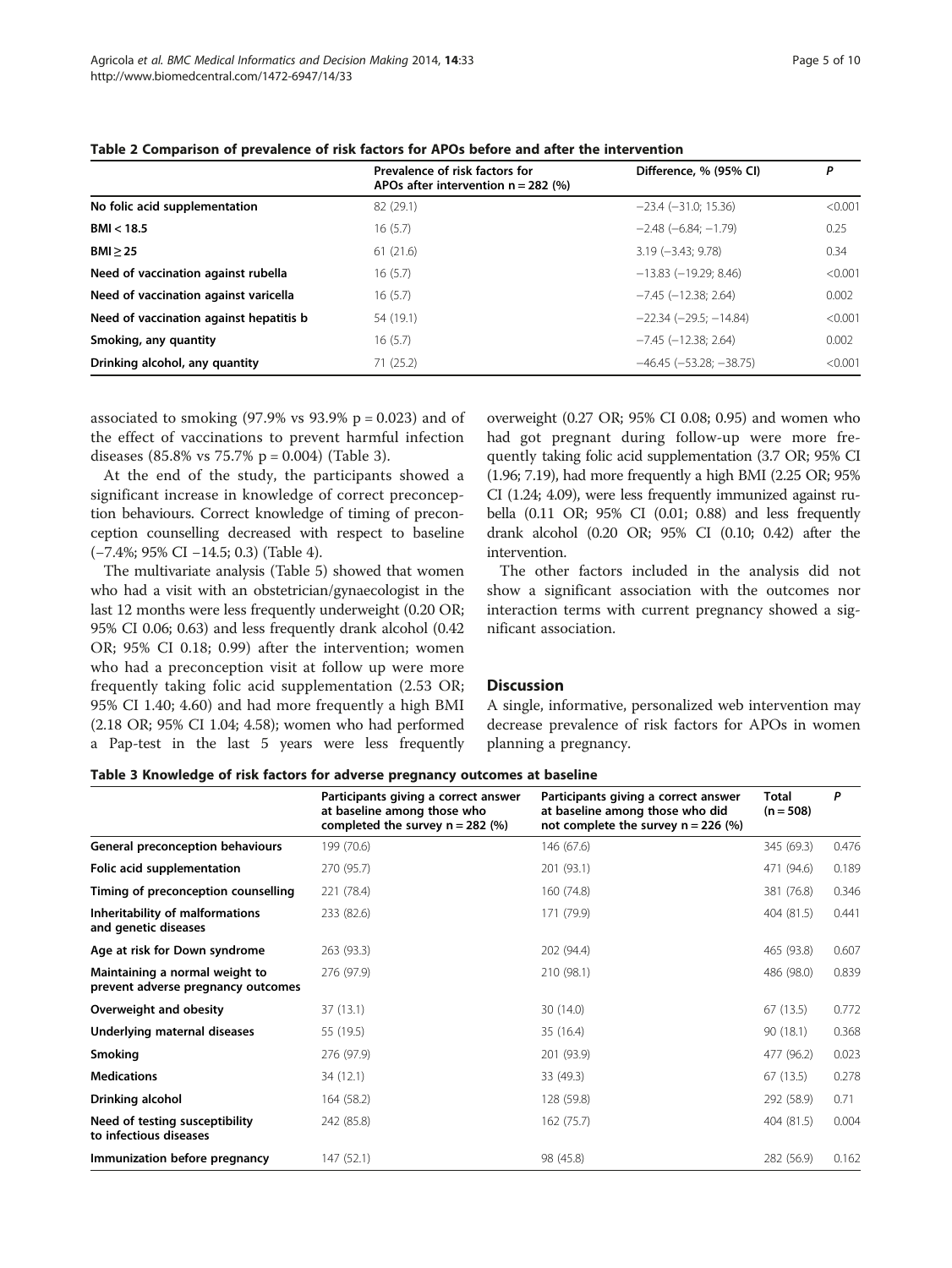|                                                                 | Participants giving a correct answer at follow up<br>among those who completed the survey $n = 282$ (%) | Difference, % 95% Cl P |         |
|-----------------------------------------------------------------|---------------------------------------------------------------------------------------------------------|------------------------|---------|
| General preconception behaviours                                | 258 (91.5)                                                                                              | 20.9                   | < 0.001 |
|                                                                 |                                                                                                         | (14.6; 27.1)           |         |
| Folic acid supplementation                                      | 275 (97.5)                                                                                              | 1.7                    | 0.24    |
|                                                                 |                                                                                                         | $(-1.3; 5.1)$          |         |
| Timing of preconception counselling                             | 200 (70.9)                                                                                              | $-7.4$                 | 0.04    |
|                                                                 |                                                                                                         | $(-14.5; 0.3)$         |         |
| Inheritability of malformations and genetic diseases 128 (45.4) |                                                                                                         | $-37.2$                | < 0.001 |
|                                                                 |                                                                                                         | $(-44.2; 29.6)$        |         |
| Age at risk for Down syndrome                                   | 267 (94.7)                                                                                              | 1.4                    | 0.48    |
|                                                                 |                                                                                                         | $(-2.6; 5.5)$          |         |
| Maintaining a normal weight to prevent adverse                  | 275 (97.5)                                                                                              | $-0.3$                 | 0.78    |
| pregnancy outcomes                                              |                                                                                                         | $(-3.1; 2.4)$          |         |
| Overweight and obesity                                          | 33 (11.7)                                                                                               | $-1.4$                 | 0.61    |
|                                                                 |                                                                                                         | $(-6.9; 4.1)$          |         |
| Underlying maternal diseases                                    | 42 (14.9)                                                                                               | $-4.6$                 | 0.15    |
|                                                                 |                                                                                                         | $(-10.8; 1.6)$         |         |
| Smoking                                                         | 274 (97.2)                                                                                              | $-0.7$                 | 0.59    |
|                                                                 |                                                                                                         | $(-3.6; 2.1)$          |         |
| <b>Medications</b>                                              | 34 (12.1)                                                                                               | $\overline{0}$         | 1,00    |
| Drinking alcohol                                                | 173 (61.3)                                                                                              | 3.2                    | 0.44    |
|                                                                 |                                                                                                         | $(-4.9; 11.2)$         |         |
| Need of testing susceptibility to infectious diseases           | 251 (89.0)                                                                                              | 3.2                    | 0.25    |
|                                                                 |                                                                                                         | $(-2.3; 8.7)$          |         |
| Immunization before pregnancy                                   | 128 (46.0)                                                                                              | $-6.74$                | 0.11    |
|                                                                 |                                                                                                         | $(-14.85; 1.5)$        |         |

## <span id="page-5-0"></span>Table 4 Comparison of knowledge of risk factors for APOs before and after the intervention

We showed that constant monitoring of risk factors for APOs in women of childbearing age in order to inform public health actions and evaluate efficacy of interventions is feasible and easy. Our results also show that preventable risk factors for APOs are frequent in Italian women and deserve a thorough intervention through preconception counselling.

To our knowledge, the present intervention is the first web-based study to deliver preconception recommendations to a wide population of women of childbearing age planning a pregnancy. Moreover, this is one of the few studies aimed at improving general preconception health targeting multiple risk factors [\[6,7](#page-8-0)[,9\]](#page-9-0).

The Internet has been rarely used for preconception care promotion. A web-based study promoted folic acid supplementation among a selected population of women, resulting in an improved readiness to take folic acid in comparison with traditional educational methods [\[15\]](#page-9-0). A different study conducted through the web on a cohort of women of reproductive age investigated associations

between preconception lifestyle and fertility, showing an effect of overweight and physical activity on fecundability [[19](#page-9-0)-[22\]](#page-9-0). Moreover, risk factors such as smoking, alcohol intake, obesity and physical inactivity reduce adherence to the preconception recommendation of folic acid intake [[23](#page-9-0)]. Recently, an innovative computerized animated character has been developed and successfully used to identify and modify preconception risks in a pilot women community [\[16](#page-9-0)].

When analysing behavioural changes after the intervention, we observed a significant decrease in almost all the risk factors for APOs. A remarkable result is that 71% of women who completed the follow-up had a preconception visit with their physician. Actually, it may be possible that the observed reduction of risk factors could have been mainly driven by recommendations provided by physicians and not only by this intervention. Indeed, an increase in folic acid supplementation was significantly associated with having had a preconception visit during follow up.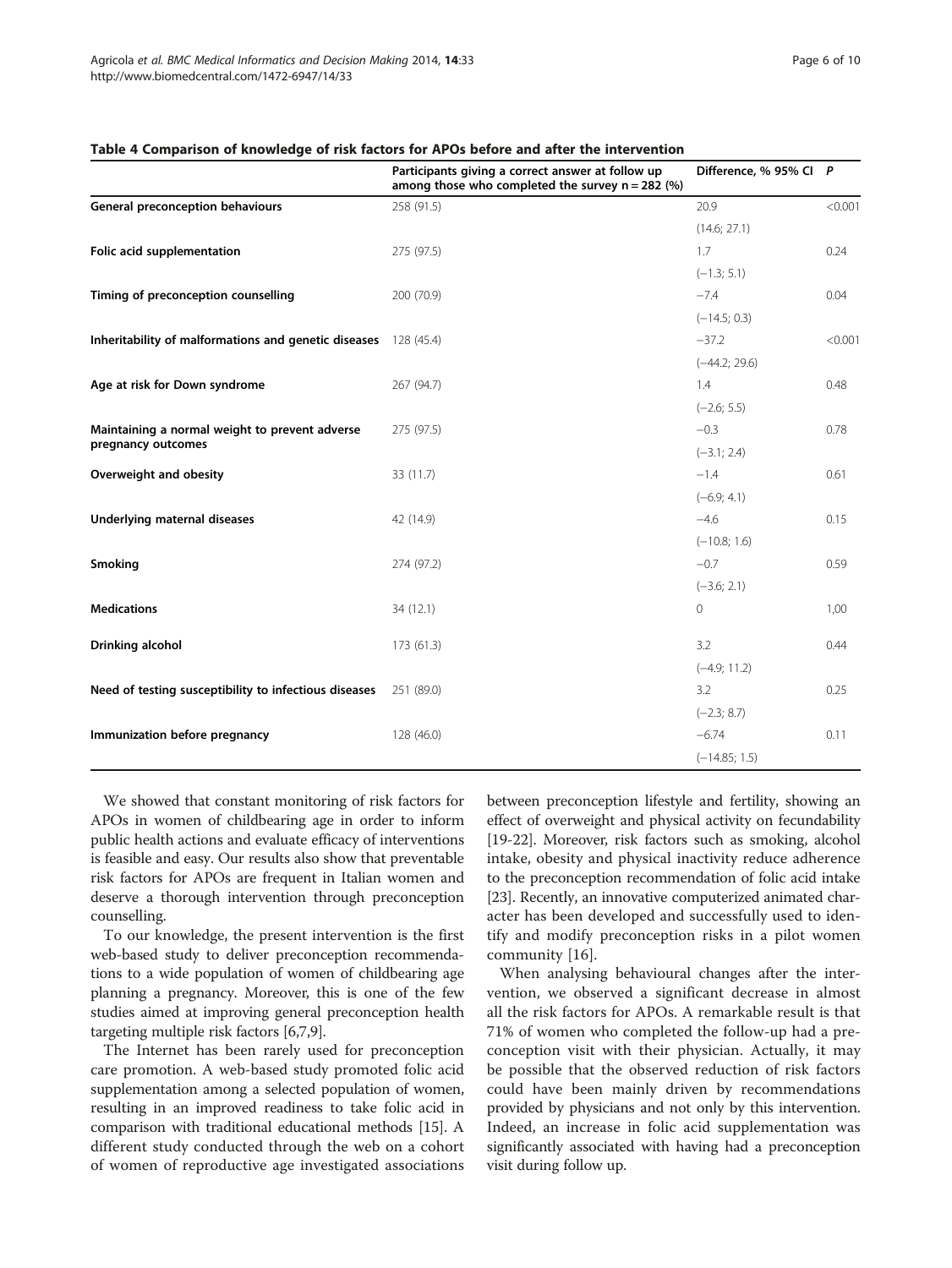|                                      | Previous pregnancies | Obstetrician or gynaecologist visit<br>in the 12 months before enrolment | Pap smear test performed in the<br>last 5 years before enrolment | Pregnancy at follow up OR | <b>Preconception visit</b><br>during follow up OR |  |
|--------------------------------------|----------------------|--------------------------------------------------------------------------|------------------------------------------------------------------|---------------------------|---------------------------------------------------|--|
|                                      | OR (95% CI) p        | OR (95% CI) p                                                            | OR (95% CI) p                                                    | OR (95% CI) p             | OR (95% CI) p                                     |  |
| Folic acid supplementation           | 1.02                 | 1.49                                                                     | 1.42                                                             | 3.7                       | 2.53                                              |  |
|                                      | (0.528; 1.97)        | (0.66; 3.369)                                                            | (0.442; 4.56)                                                    | (1.96; 7.19)              | (1.40; 4.60)                                      |  |
|                                      | 0.956                | 0.342                                                                    | 0.556                                                            | 0.000                     | 0.002                                             |  |
| BMI < 18.5                           | 1.052                | 0.20                                                                     | 2.89                                                             | 0.99                      | 0.71                                              |  |
|                                      | (0.31; 3.55)         | (0.06; 0.63)                                                             | (0.31; 27.04)                                                    | (0.34; 2.95)              | (0.24; 2.12)                                      |  |
|                                      | 0.935                | 0.006                                                                    | 0.353                                                            | 0.995                     | 0.543)                                            |  |
| $BMI \geq 25$                        | 1.34                 | 1.81                                                                     | 0.27                                                             | 2.25                      | 2.18                                              |  |
|                                      | (0.70; 2.61)         | (0.63; 5.19)                                                             | (0.08; 0.95)                                                     | (1.24; 4.09)              | (1.04; 4.58)                                      |  |
|                                      | 0.388                | 0.271                                                                    | 0.04                                                             | 0.008                     | 0.039                                             |  |
| Need vaccination against rubella     | 0.20                 | 0.75                                                                     | 1.90                                                             | 0.11                      | 0.37                                              |  |
|                                      | (0.02; 1.64)         | (0.16; 3.40)                                                             | (0.17; 21.57)                                                    | (0.01; 0.88)              | (0.13; 1.09)                                      |  |
|                                      | 0134                 | 0.709                                                                    | 0.605                                                            | 0.037                     | 0.071                                             |  |
| Need vaccination against varicella   | 1.66                 | 1.80                                                                     | Not given                                                        | 0.33                      | 1.10                                              |  |
|                                      | (0.53; 5.17)         | (0.23; 14.37)                                                            |                                                                  | (0.09; 1.21)              | (0.33; 3.649)                                     |  |
|                                      | 0.380                | 0.578                                                                    |                                                                  | 0.095                     | 0.869                                             |  |
| Need vaccination against hepatitis b | 1.14                 | 1.26                                                                     | 0.72                                                             | 0.80                      | 1.47                                              |  |
|                                      | (0.54; 2.38)         | (0.47; 3.39)                                                             | (0.20; 2.66)                                                     | (0.42; 1.53)              | (0.71; 3.02)                                      |  |
|                                      | 0.731                | 0.644                                                                    | 0.627                                                            | 0.501                     | 0.294                                             |  |
| Smoking                              | 0.431                | 2.18                                                                     | 0.31                                                             | 0.14                      | 0.49                                              |  |
|                                      | (0.09; 2.09)         | (0.31; 2.10)                                                             | (0.04; 2.18)                                                     | (0.02; 1.10)              | (0.16; 1.48)                                      |  |
|                                      | 0.296                | 0.429                                                                    | 0.237                                                            | 0.062                     | 0.205                                             |  |
| Drinking alcohol                     | 1.04                 | 0.42                                                                     | 2.13                                                             | 0.20                      | 1.44                                              |  |
|                                      | (0.52; 2.07)         | (0.18; 0.99)                                                             | (0.58; 7.98)                                                     | (0.10; 0.42)              | (0.73; 2.81)                                      |  |
|                                      | 0.920                | 0.05                                                                     | 0.259                                                            | 0.000                     | 0.286                                             |  |

## <span id="page-6-0"></span>Table 5 Factors associated with risk factors for adverse pregnancy outcomes

The bold numbers indicate the statistically significant values.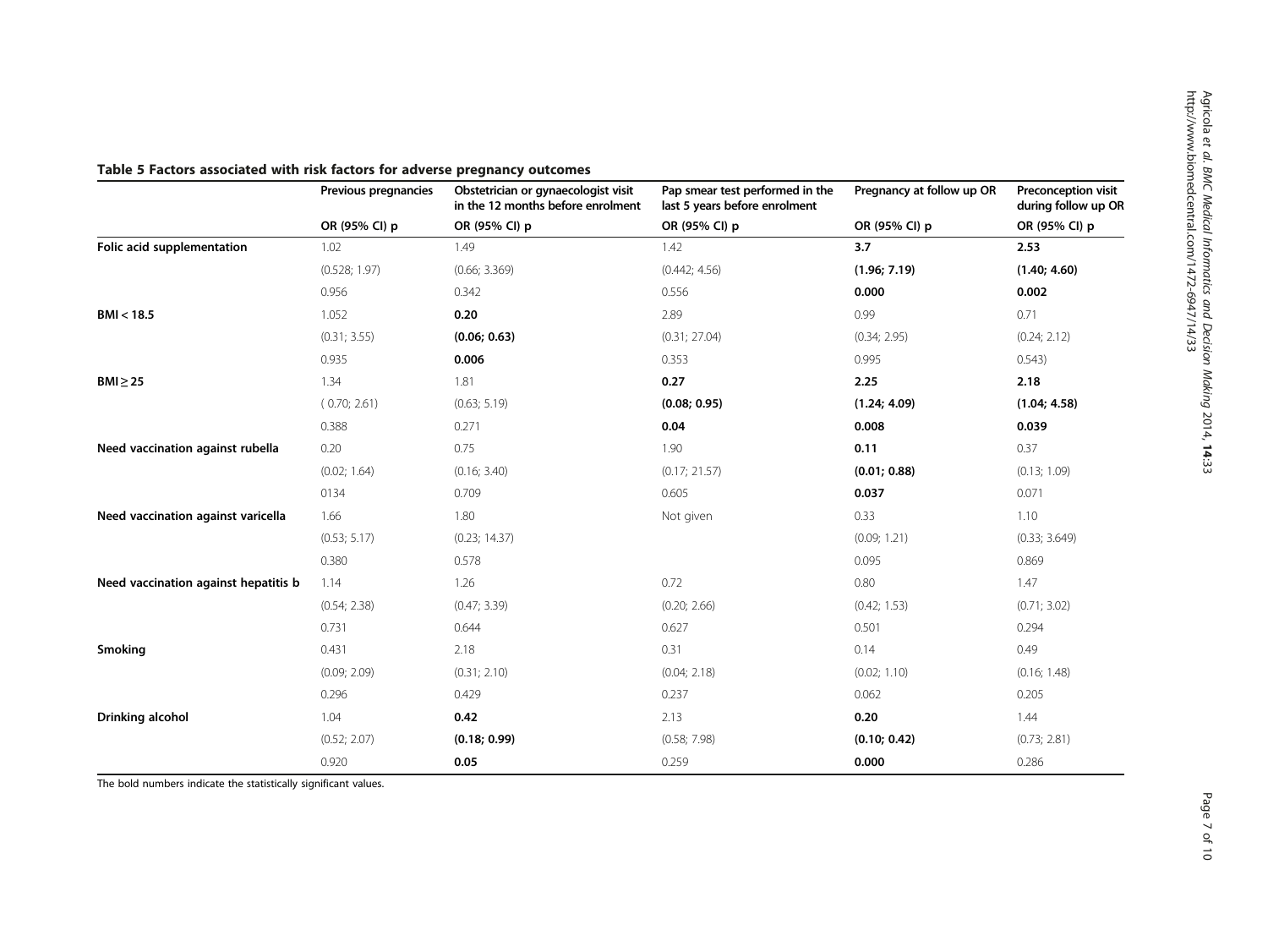Thirty-six per cent of women who completed the followup started a pregnancy within 6 months from enrolment. We observed that women that started a pregnancy during follow up more frequently started folic acid supplementation, received immunization against rubella, and quitted drinking alcohol. These results are in line with the observation that the motivation to change behaviour is stronger in women planning a pregnancy than in those of childbearing age [[9](#page-9-0)].

We measured a high prevalence of risk factors at enrolment. Moreover, the women who did not complete the follow up had a higher prevalence of risk factors for APOs than those who completed the study. Interventions addressed at reducing the prevalence of multiple risk factors require strong engagement and time from the respondent [[24\]](#page-9-0). As a matter of fact, more at-risk women received a longer set of recommendations, and were therefore asked a stronger effort to make a change. This entailed a higher risk of attrition. Prevention strategies should focus on women with higher risk profiles, and interventions should be appropriately designed for this high-risk group in order to effectively motivate them, thus preventing drop-outs.

Interestingly, we measured a high proportion of women needing a vaccination for one or more preventable infectious diseases that is in line with the Italian seroprevalence [[25,26](#page-9-0)]. This result must be framed into the Italian immunization scenario. Rubella vaccine has been introduced in 1972; coverage for MMR vaccine only recently increased in children [[27-29](#page-9-0)] and a special strategy for congenital rubella elimination has been recently implemented [\[30](#page-9-0)]. Varicella immunization is actively offered only in a few Italian Regions and the incidence of this disease is high in childhood. Immunization, however, is recommended in adolescents with no history of the disease [[31\]](#page-9-0). Hepatitis B immunization is universally offered to infants in the first year of life since 1991 and a screening for hepatitis B is systematically performed during pregnancy.

Beside the likelihood of being captured by existing immunization strategies, we might have overestimated the proportion of women requiring a vaccination, as we included in the definition of need for vaccine also women who did not know their immunization status, and that therefore could actually have been already protected. However, it is likely that the proportion of women classified as "susceptible" according to our definition actually reflects the proportion of women that will be likely tested or vaccinated by their gynaecologist while planning a pregnancy.

Regarding knowledge of APOs, at enrolment most participants were already well informed on almost all items included in the study. This finding is apparently in contrast with the high prevalence of behaviours that pose a risk for pregnancy outcomes. A discrepancy between level of knowledge and actual behaviours has previously been reported [[6](#page-8-0)[,32\]](#page-9-0). After our intervention, knowledge of participants showed a significant change for the general information on preconception behaviours only.

Our study has a number of limitations. First of all, since all women received the intervention we cannot state that the changes observed are due to the intervention itself. In order to answer to this question, a properly designed trial would be needed.

Our web intervention was purely informative and aimed at delivering appropriate information on the risks associated with specific behaviours and medical conditions, as well as at promoting preconception counselling. The pivotal characteristics of our approach were: the possibility to fill in a questionnaire where and when the participant was more comfortable; a tailored set of recommendations that was immediately provided in a document which was always available for downloading; a summary of the participant's clinical characteristics, included in the document front page, easy to show up to physicians during preconception counselling; a short and readable structured text illustrating the rationale, the actions, and the expected impacts on each woman for each recommendation; a positive reinforce for positive behaviours; a monthly reminder to resume the information provided at enrolment. Our study design does not include a control group, therefore we cannot draw sound conclusions on the efficacy of our intervention. Nevertheless, general knowledge on preconception behaviours increased consistently. It is likely that the potential confounders included in the analysis do not entirely explain the change in the risk factor prevalence, suggesting that the intervention itself may play a role. Nevertheless, our study shows that a web-based preconception intervention is feasible in women planning a pregnancy.

The validity of data collected through the web only may be questionable. However, other authors showed that web questionnaires are efficient means for data collection and we did not find evident inconsistencies during review of collected data [\[33](#page-9-0)].

As in other web-based interventions, one limitation is represented by the selection of the study participants.

The study was promoted on web-sites dedicated to women' health and family care and through a Facebook account. The media used for the study promotion may have likely influenced the characteristics of the study population. The selected population may actively and frequently use the Internet for health information more. According to the National Institute of Statistics, in Italy 46.5% of women of childbearing age use the internet on this purpose [[34](#page-9-0)]. Therefore the segment of population we have selected could be more motivated regarding participation in a preconception intervention study. The comparison with Italian Birth Registers [\[35](#page-9-0)] and with the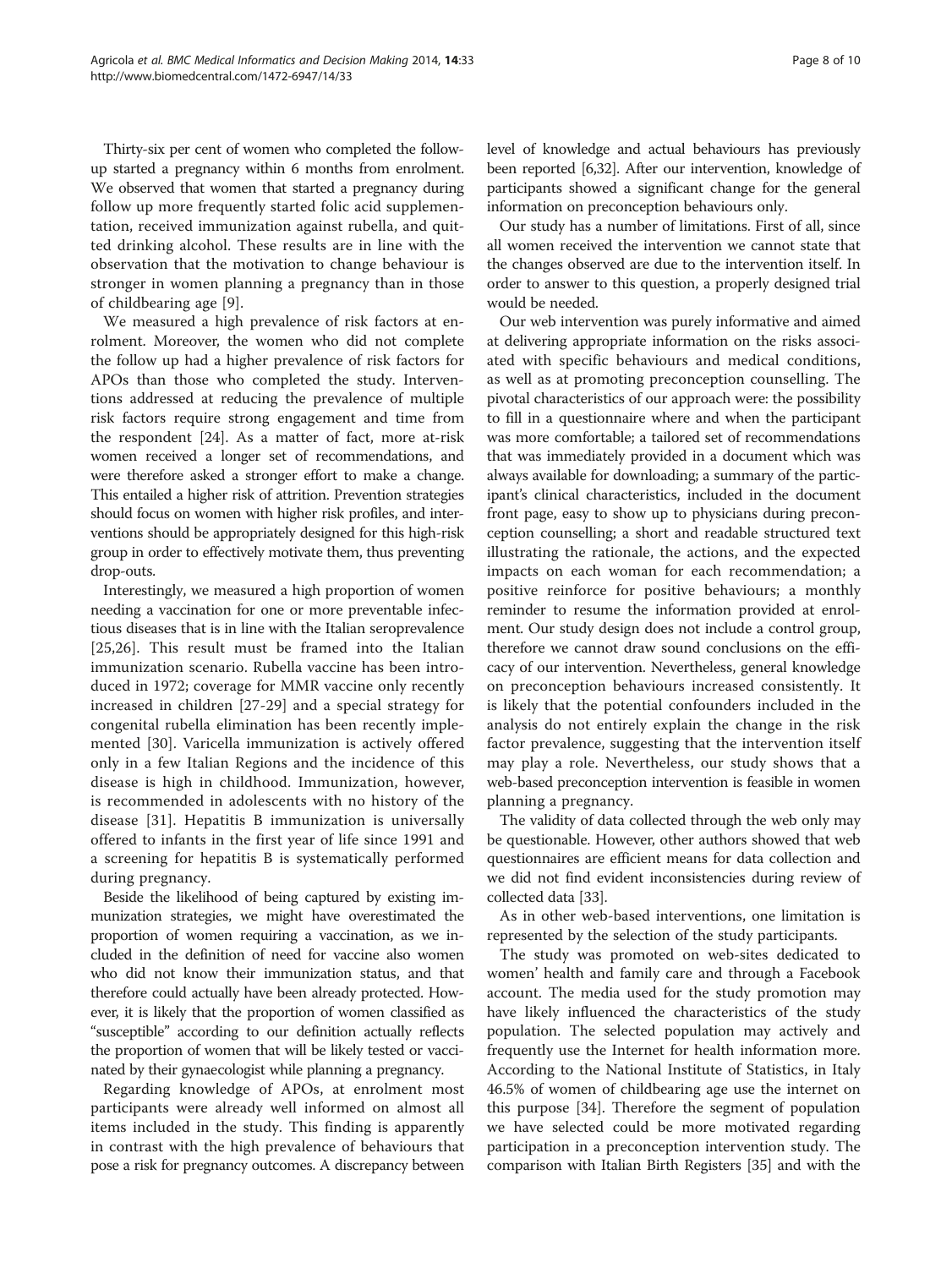<span id="page-8-0"></span>Italian annual census [[36](#page-9-0)] indicates that women enrolled in our study differed from the Italian population of women of childbearing age with respect to sociodemographic variables and lifestyles. In our sample, the mean age was 32.6. This data is comparable to the mean age (31.8 years) of Italian nulliparous women, according to the Italian Institute of Statistics [\[37](#page-9-0)]. No significant difference was found regarding smoking rate (16.9% vs. 16.9%) and BMI < 18.5 (8.2% vs. 9.6%) [[36,38\]](#page-9-0). On the other hand, compared to Italian women of childbearing age, women included in our sample had a higher education level (60.2% vs. 20.7%), were more frequently employed (83.9% vs. 46.40%) and reported better medical conditions and lifestyle behaviours at baseline, in particular concerning overweight (21.3% vs. 37.0%), drug consumption (20.2% vs. 44.1%) and prevalence of chronic diseases (14.6% vs. 42.1%) [[36](#page-9-0)]. Regarding miscarriages, our population presented a rate similar to that reported in the Italian Birth Registers (9.7% vs. 13.4%) [\[35\]](#page-9-0). These sample characteristics could have facilitated a more successful response to the intervention.

Nevertheless, although our results are not easily generalizable to the general population, our sample is likely representative of the specific population of women planning a pregnancy that frequently use the Internet for health purposes. Our results suggest that this specific population may benefit from a web-based intervention aimed at reducing preconception risk factor.

Furthermore, social engagement, active use of the Internet [\[39](#page-9-0)] and usability of the web page [\[40](#page-9-0)] may affect participation in web intervention studies.

We observed a remarkably high attrition that was, however, consistent with that reported by other studies [[41](#page-9-0)]. Interestingly, unemployment, history of previous miscarriages and smoking positively predicted loss to follow-up. As discussed before, this finding suggests that a higher risk of attrition exists for women with a high-risk profile. Strategies for limiting loss to follow-up may include counsellor support, use of alternative means of communication as phone, updates of the intervention website, a more easy-to-read tailored document [[40,42,43](#page-9-0)].

## Conclusions

Our study suggests that the web may be a valid tool for promoting preconception care. Web-based interventions have a low cost and may therefore represent a useful complement to traditional preconception counselling. Moreover, such interventions may be useful to continuously monitor the association between risk factors, preconception behaviours and pregnancy outcomes. A formal clinical trial with active engagement of participants and frequent recalls to prevent attrition will be useful to better address the effect of a web intervention to inform and implement prevention campaigns and health professionals' activities. This study informs clinical trial studies regarding potential confounding variables to be included in the design.

## Additional files

[Additional file 1:](http://www.biomedcentral.com/content/supplementary/1472-6947-14-33-S1.docx) Mammainforma box - Mammainforma project summary.

[Additional file 2:](http://www.biomedcentral.com/content/supplementary/1472-6947-14-33-S2.docx) Tailored document - Fictitious example of Mammainforma tailored document, provided to participant after filling the questionnaire on knowledge and behaviours at the enrollment.

#### Abbreviations

ACOG: American College of Obstetricians and Gynecologists; APOs: Adverse pregnancy outcomes; BMI: Body mass index.

#### Competing interest

The authors declare that they have no competing interests.

#### Authors' contribution

EA coordinated the study, designed the study and participated in the writing process and in the data review. EP designed the study, drafted the manuscript and participated in data review. MVG, FG, MR revised the final version of the manuscript. EC performed the statistical analysis. PM conceived the study, participated in its design, AET conceived the study, participated in its design and coordination and drafted the manuscript. All authors read and approved the final manuscript.

#### Acknowledgements

The authors acknowledge Francesco Cobianchi for developing and managing the study web platform. Authors also thank all women whose participation made this study possible.

The study has been supported by Bambino Gesù Children's Hospital research funding: "Efficacia di un intervento informativo basato sul profilo personale nel modificare i comportamenti relativi ai fattori di rischio genetici e non genetici degli esiti avversi della riproduzione: studio di coorte nelle donne in epoca preconcezionale". Ricerca Corrente 200815X002027.

#### Author details

1 Bambino Gesù Children's Hospital IRCCS, Epidemiology Unit, Piazza S. Onofrio 4, Rome 00165, Italy. <sup>2</sup>Department of Onco-Ematology and Transplantation Medicine, Bambino Gesù Children's Hospital IRCCS, Piazza S. Onofrio 4, Rome 00165, Italy. <sup>3</sup> Alessandra Lisi International Centre on Birth Defects and Prematurity, Via Carlo Mirabello 14, Rome 00192, Italy.

#### Received: 11 October 2013 Accepted: 7 April 2014 Published: 15 April 2014

#### References

- Williams L, Zapata LB, D'Angelo DV, Harrison L, Morrow B: Associations between preconception counseling and maternal behaviors before and during pregnancy. Matern Child Health J 2012, 16(9):1854-1861
- 2. Seshadri S, Oakeshott P, Nelson-Piercy C, Chappell LC: Prepregnancy care. BMJ 2012, 344:e3467.
- 3. Walfisch A, Koren G: Preconception counseling: rational, practice and challenges. Minerva Ginecol 2011, 63(5):411–419.
- 4. Atrash H, Jack BW, Johnson K, Coonrod DV, Moos MK, Stubblefield PG, Cefalo R, Damus K, Reddy UM: Where is the "W"oman in MCH? Am J Obstet Gynecol 2008, 199(6 Suppl 2):S259–S265.
- 5. Jack BW, Atrash H, Coonrod DV, Moos MK, O'Donnell J, Johnson K: The clinical content of preconception care: an overview and preparation of this supplement. Am J Obstet Gynecol 2008, 199(6 Suppl 2):S266-S279.
- 6. Delissaint D, McKyer EL: A systematic review of factors utilized in preconception health behavior research. Health Educ Behav 2011, 38(6):603–616.
- 7. Hillemeier MM, Downs DS, Feinberg ME, Weisman CS, Chuang CH, Parrott R, Velott D, Francis LA, Baker SA, Dyer AM, Chinchilli VM: Improving women's preconceptional health: findings from a randomized trial of the Strong